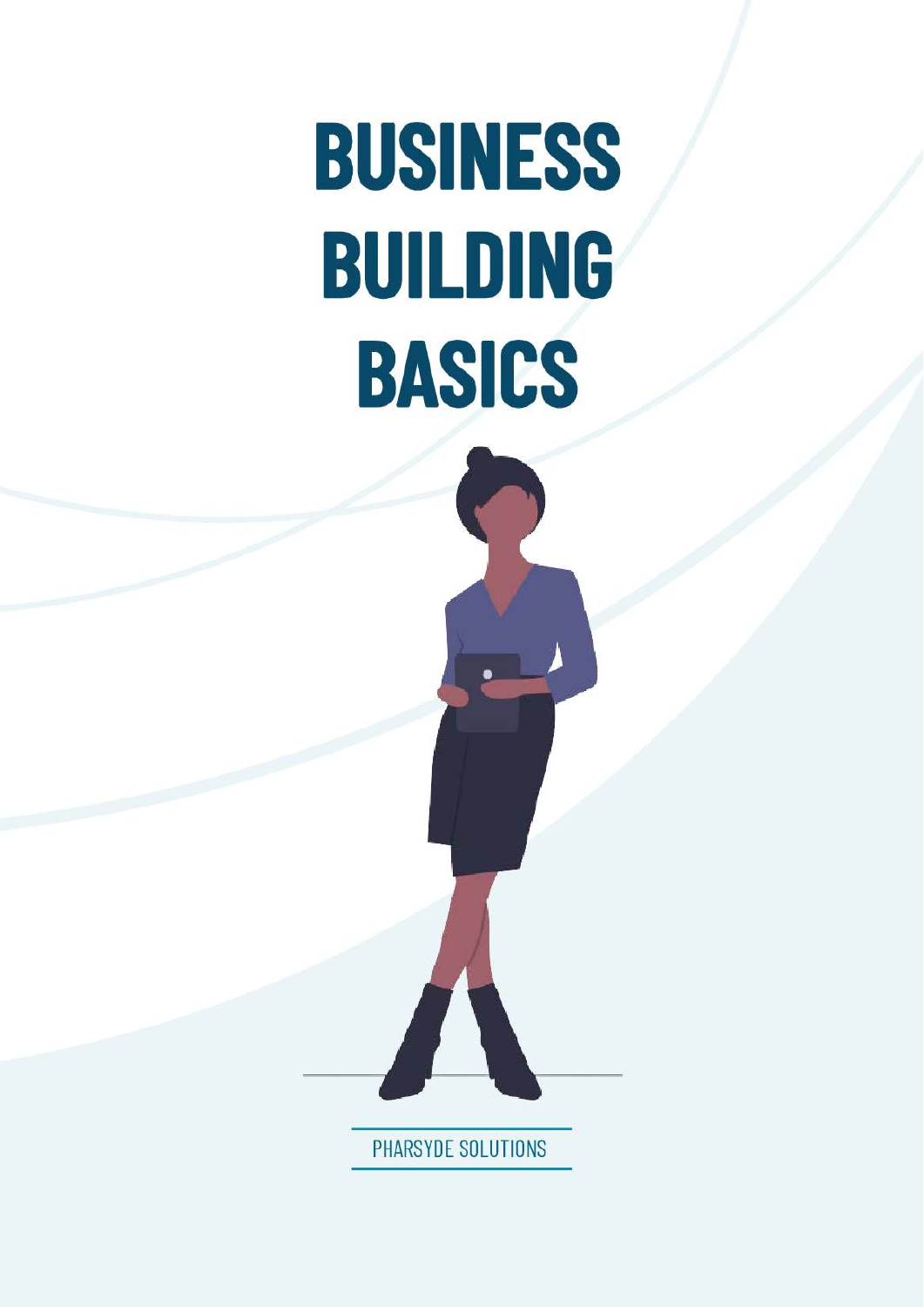#### **Who we are**

What feels like a long time ago a young lady named Tamryn founded a company called Pharsyde Accounting. At the time, she thought she was simply opening an accounting company, but in the process she became more than an accountant – she became a small business owner.

She (erroneously) thought that being good at accounting would translate into being good at running an accounting company.

Nope.

After twenty years of working in the accounting industry, Tamryn realised that as much as really does love her numbers, what actually gets her out of bed in the morning, is problem-solving. She also learned that she is most definitely not the only person in the world who became a business owner in a baptism by fire!

And so, Pharsyde Solutions was born. A team of people specifically selected for their love of problemsolving – and their track record in doing so successfully.

And that is what we do. We help you solve problems. Rather specifically, problems related to owning, running or growing a business

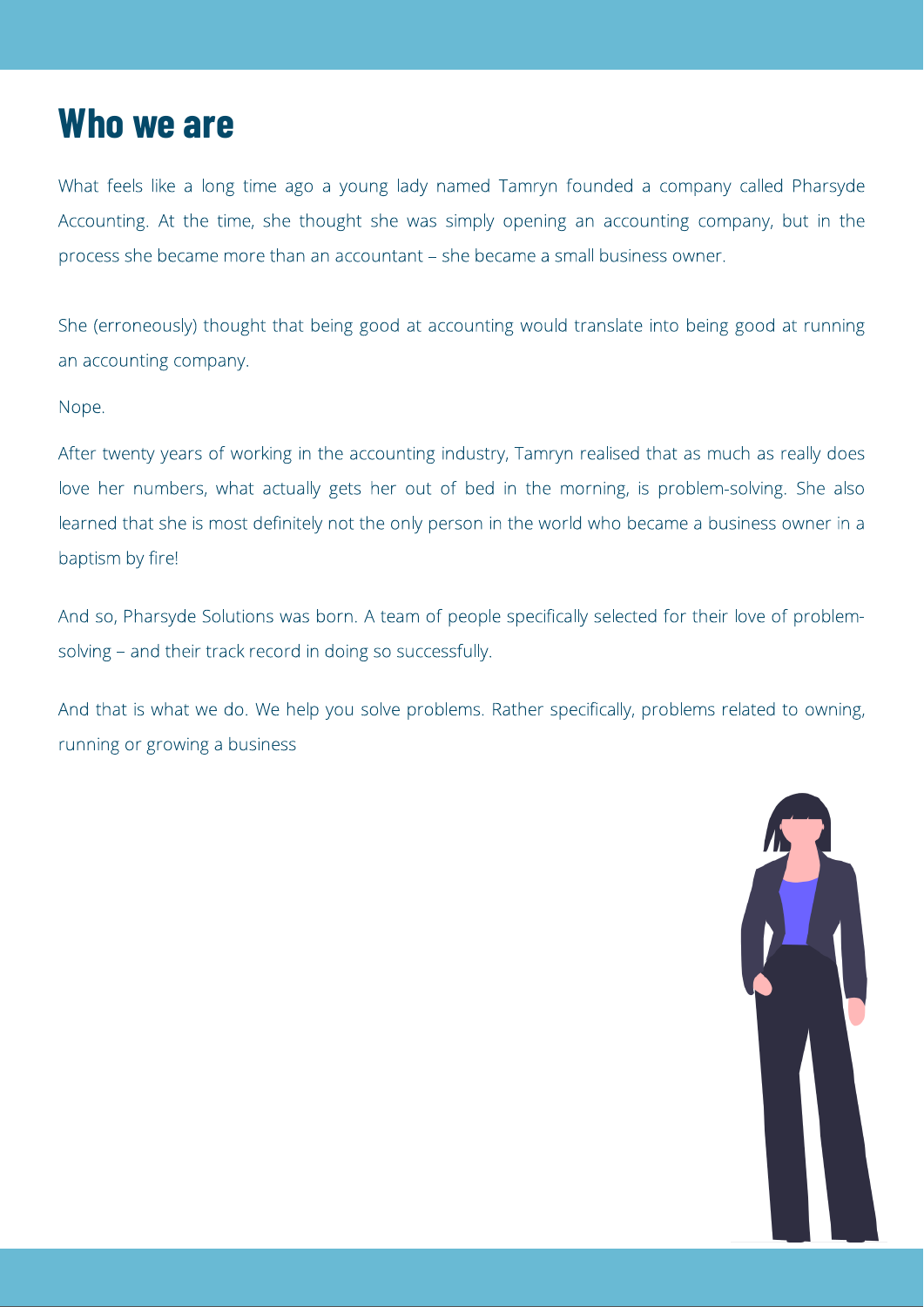## **Feeling Overwhelmed?**

Becoming a business owner is easy. Business registration is easy. *Running* a business? That's a whole different story.

Running a business is a whole new world, filled with unknown duties, responsibilities, tasks and requirements – most of which I am sure you never even knew existed before you registered that business.

Some you still don't know about, even though you are supposed to be doing them! .



And running a business, is once again different to running a *successful* business.

So how do you become the best business owner you can be? How do you create a business that thrives? A business that achieves your dreams – without sucking the life out of you.

That is what this training is all about. We teach you to create an actual, viable, healthy business. Something that operates efficiently, meets targets, achieves dreams, makes money and can truly be a legacy.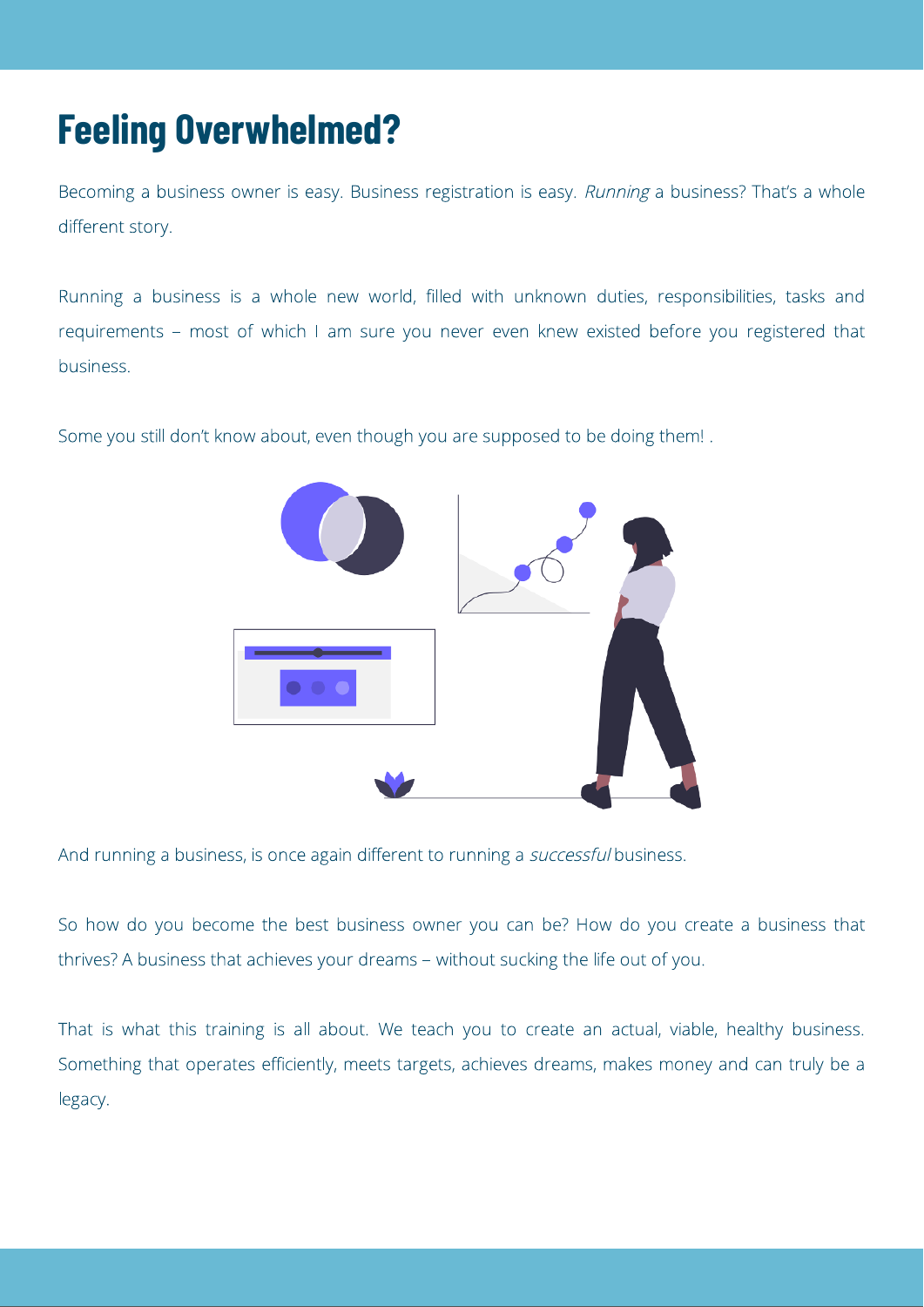### **How do we do this?**

At Pharsyde we talk about the "Four P's" of business a lot. They are:

Why are you here? Why did you open this business? What are you hoping to achieve? What Purpose. impact do you want to have? What life do you want to live? What impression do you want to make on your customers?

**Process.** So we know why, now what? What do you do? And how – exactly – do you want it done?

 Lone wolves are lonely. A successful business requires a healthy team. There is a world of People. difference between a staff member and a team member. You want team members. How do you find the right people? How do you know if they fit your culture, your vision and your plan? How do you know if this is the person to help you achieve your goals?

 All your foundations are in Performance. place, now you need to know how your business is actually doing. What can you track? How do you track it? How often do you track? How do you analyse the results? In order to build a healthy, thriving business, you need to have all four P's established and functioning. You also need to build them in the right order.

In order to build a healthy, thriving business, you need to have all four P's established and functioning. You also need to build them in the right order.

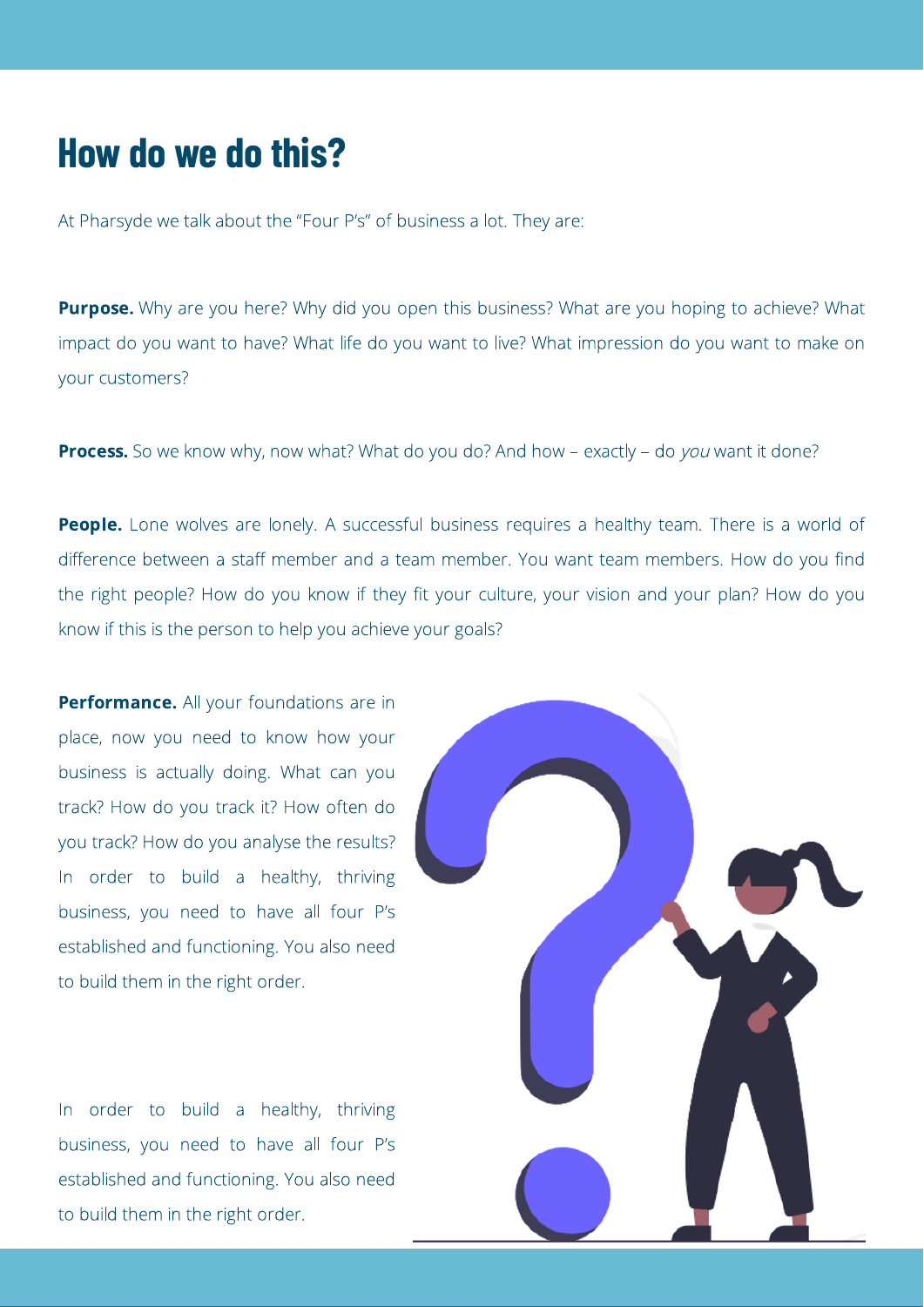## **A little more detail**

This training is always one-on-one and offered online only.

There are two reasons we run it online:

Firstly, because it makes it easier for you to fit into your schedule and attend, if you don't have to fit travel time in as well.

And secondly, because it makes it super easy for us to record. Then we share the recordings with you, to refer back to in the future.

There is no set program and no set length, because the training is tailored specically to meet , you where you are in your business-building journey. If you have just started out (or if you realise you have done *everything* wrong), then we will do the entire program with you. But if you just need a little help plugging gaps and improving things - then those are the bits we help with.

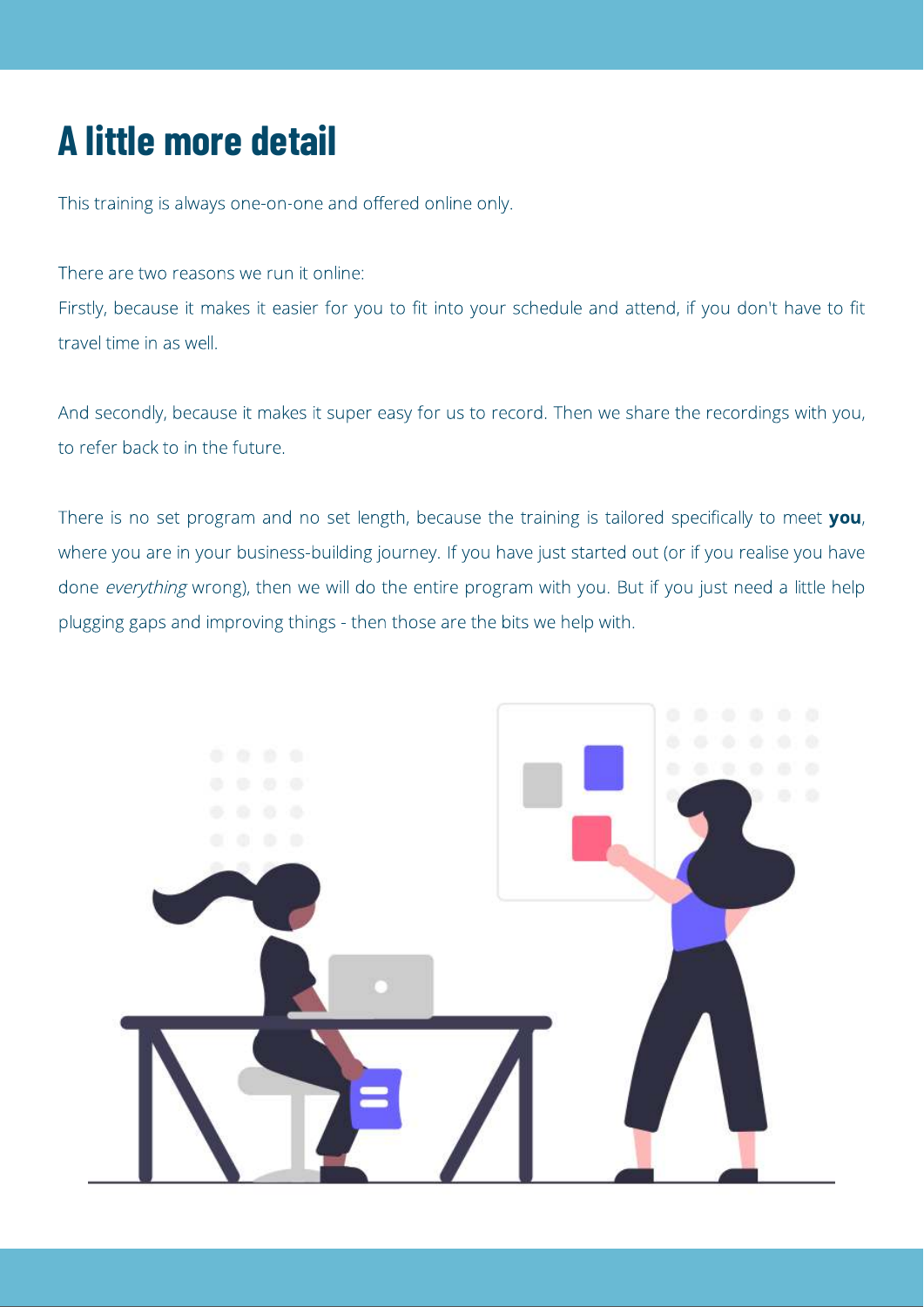Using the framework of the Four Ps - and constantly showing you how it all fits together - we will address all of the building blocks of a successful enterprise. Taking you through everything you need to know of the following:

- Business types and organisational structures
- $\bullet$  Funding and cashflow basics
- Roles and duties within an organisation
- Good governance and legal compliance
- Roles, duties and responsibilities of directors
- Creating a culture and being a leader
- Creating a vision
- Turning a vision into an actionable plan
- The role that your financial department and accounting plays
- Financial literacy basics
- Important first steps and business basics
- Building your systems and processes
- Finding your customers and marketing
- Recruiting, onboarding and retaining a team
- Outsourcing and the management of outsourced teams
- Creating and assessing profitability
- Performance tracking, analysis and management
- Principles of growth
- How to scale
- Building a business you can sell

Every piece of training is geared towards you, the business owner. The purpose is to help you create the business of your dreams. But, one that still works.

The end result of attending our Business Building Training is a business that streamlined, efficient, profitable and capable of running without you.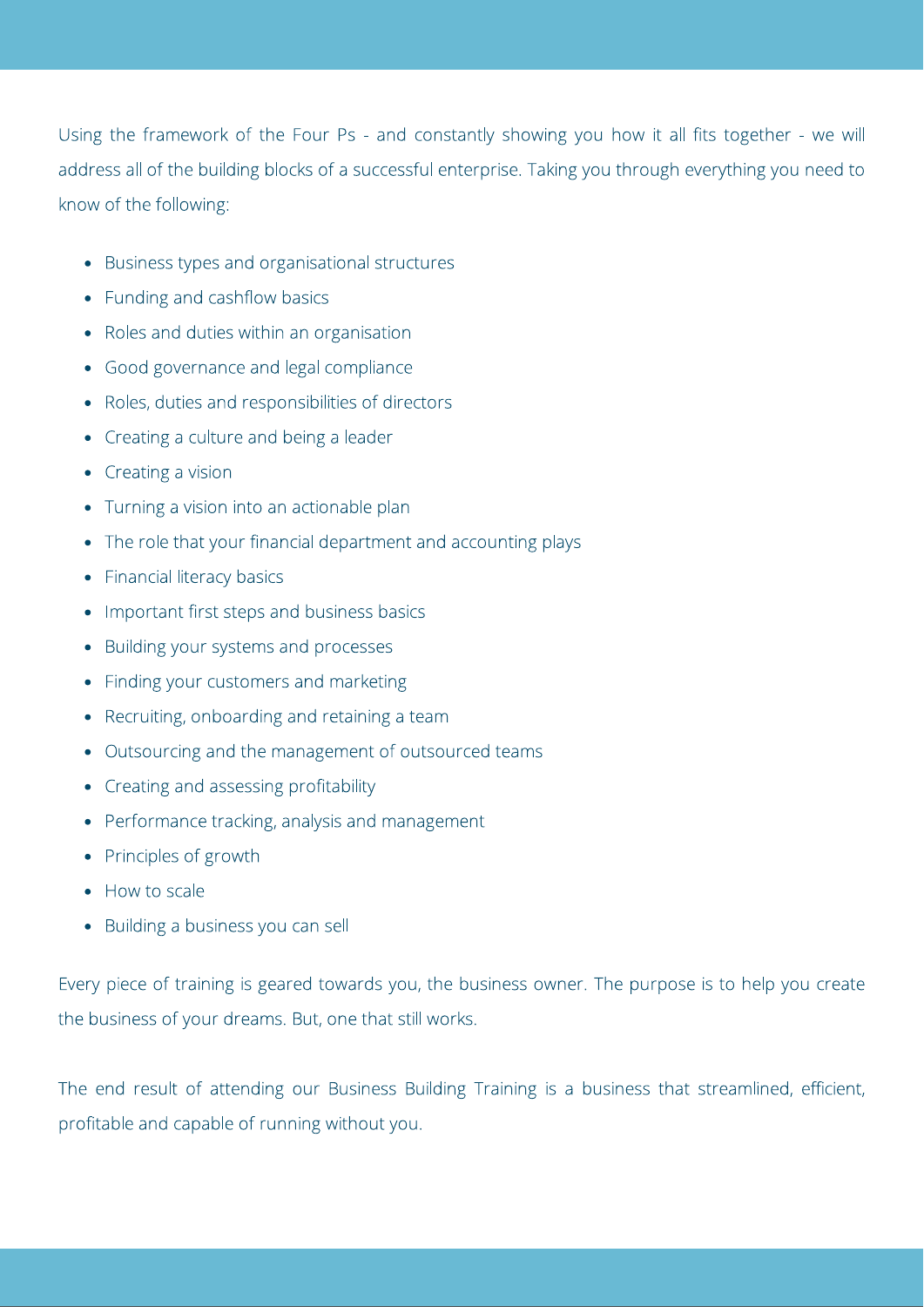## **So what now?**

If anything, anywhere in this document struck a chord with you, please reach out and book a coffee date with us.

It will only take fifteen minutes for you to know whether we can help you or not - or if you want us to help you or not. If you don't feel like we can help and support you the way we claim, then you can move on without ever giving us a second thought.

But, if you think we can live up to our promise of changing your life for the better, then we can immediately discuss how.

So please arrange a session with us and we can have a nice long natter about you, your firm, how you're going to change the world and how we can help you make all those dreams come true.

We thoroughly look forward to meeting you!